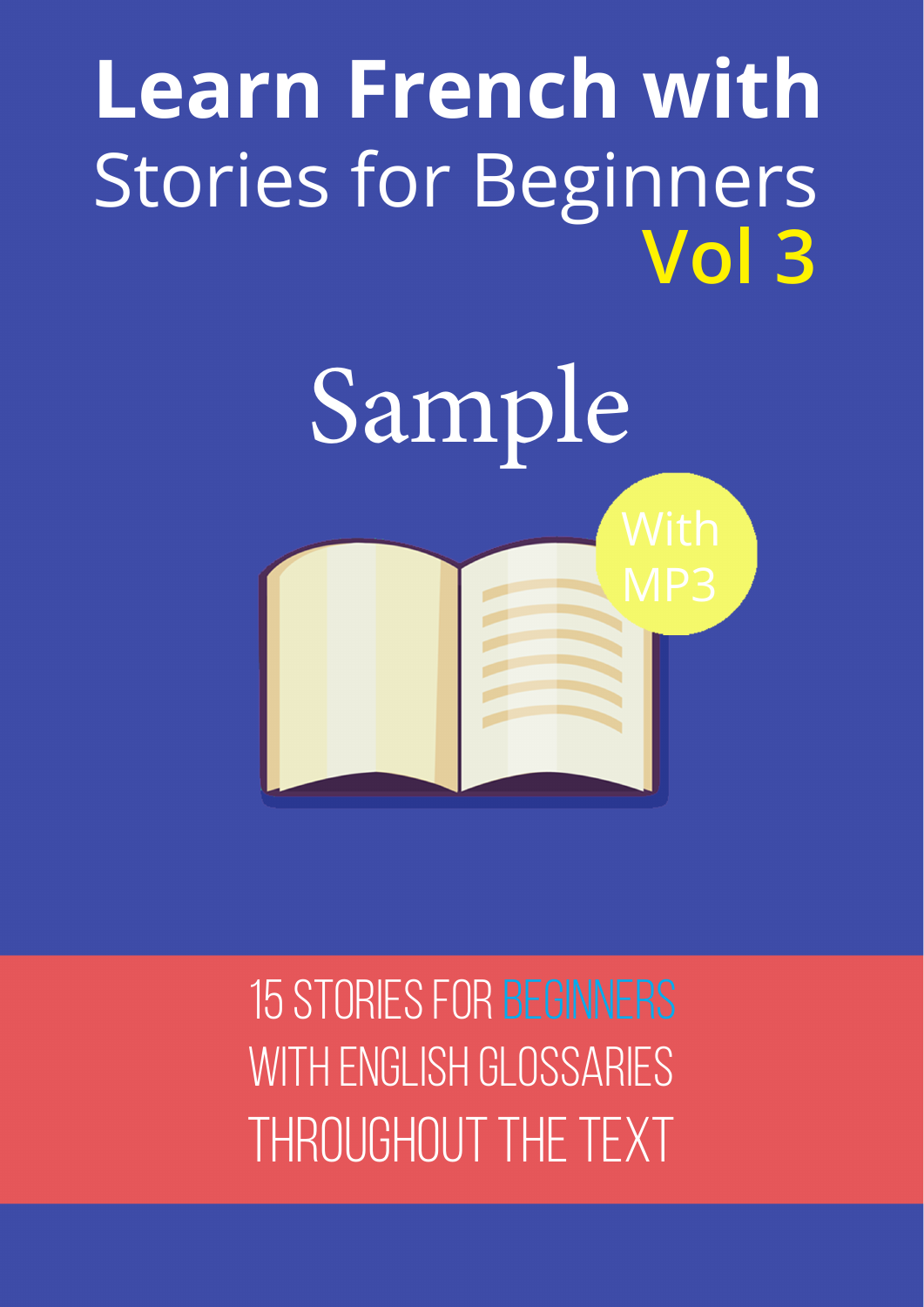# **Learn French with Stories for Beginners Volume 3**

With audio *Frédéric BIBARD (TalkinFrench.com)*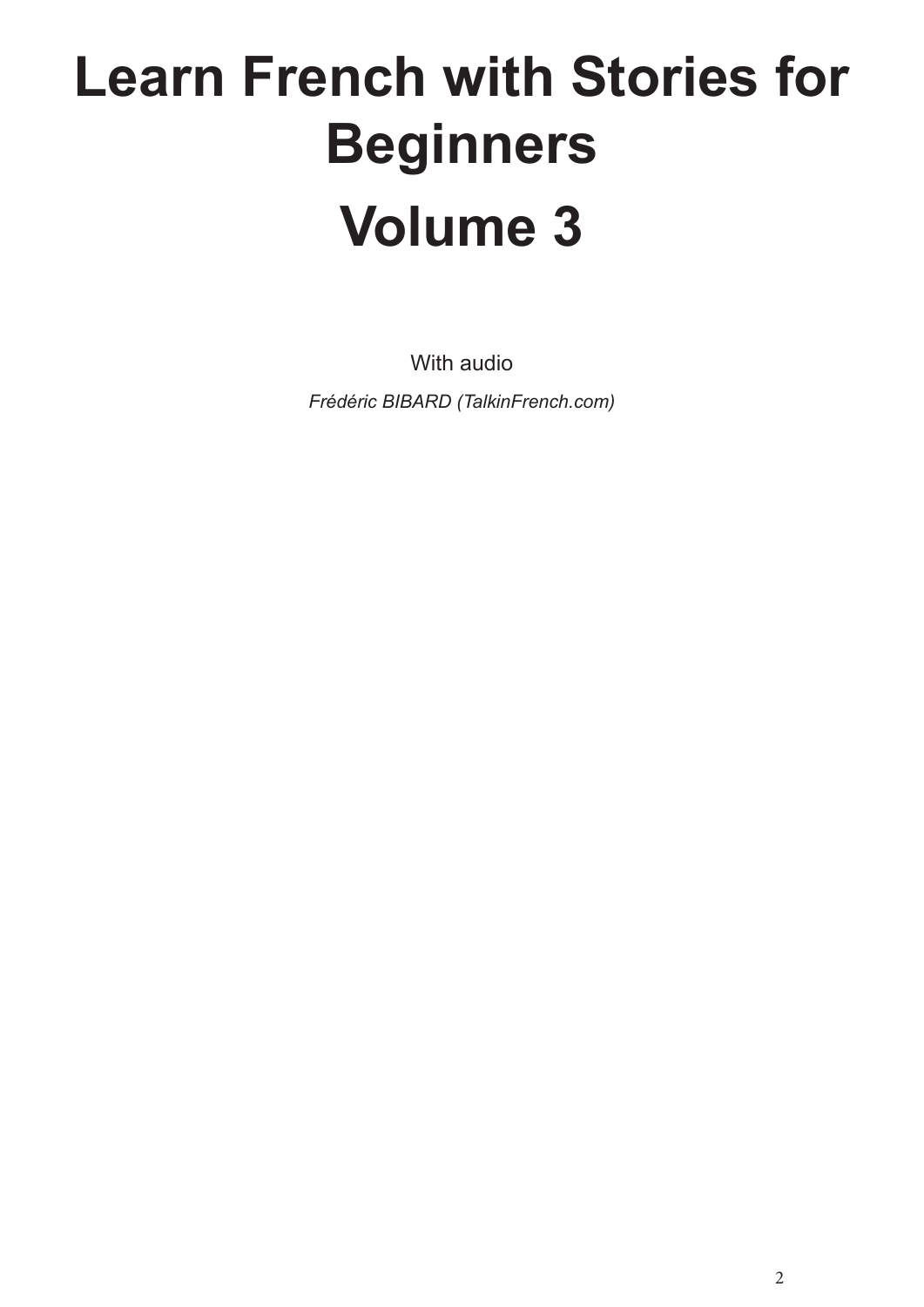#### **A rewarding and effective method of learning French.**

If you cannot easily visit a French-speaking country and immerse yourself in the French language, reading is one of your best alternatives.

#### **A painless and effective way to absorb the French language.**

Reading has long been proven to be one of the most effective ways of learning a foreign language. By studying in this way, you should be able to improve your French without the monotonous chore of memorising grammar. These eBooks cover a diverse range of grammatical structures (description, casual conversation, useful vocabulary).

#### **No dictionary necessary**

Each paragraph is broken down - with a French and English glossary.

Nadine, Louis et Théo sont amis. Ils **partagent** un grand appartement en centre-ville. Leur logement est **agréable** et il est situé à seulement quinze minutes à pieds de l'université. Ils pensent tous que cela est très **pratique**, surtout pour ne pas **être en retard** à leurs cours !

Dans l'appartement, ils ont chacun **leurs propres chambres**. Il y a aussi un **salon**, qui sert de **salle à manger**, et une petite **cuisine**.

| Partager               | to share           |
|------------------------|--------------------|
| agréable               | pleasant           |
| pratique               | convenient         |
| être en retard         | to be late         |
| leurs propres chambres | their own bedrooms |
| salon                  | living room        |
| salle à manger         | dining room        |
| cuisine                | kitchen            |

The text has been specially adapted for use on electronic devices/kindle apps and kindle devices.

No painful back and forth process of continually searching for definitions or translation.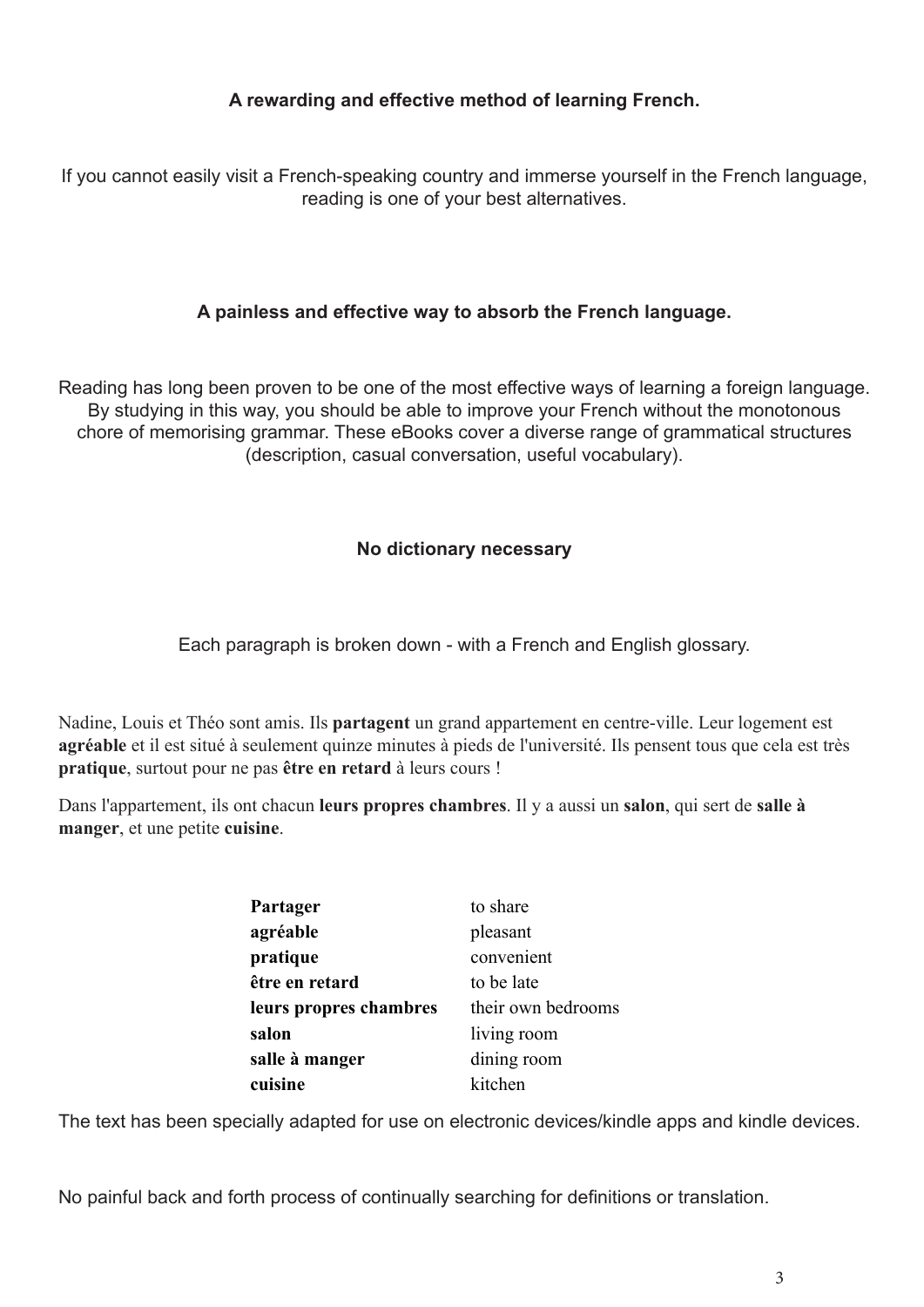#### **Recommended for beginner learners of French.**

Just a few hours of study are necessary before you read these stories.

**Improve your listening:**

**Practice your pronunciation and your listening** with the **MP3! Available in two versions: Normal Speed and Slow Speed** (read by a French Native Speaker). **Total: Four hours of audio.**

#### **Never forget the vocabulary.**

A vocabulary list recap appears at the end of each chapter. You can review your study and make sure that you don't forget any essential French words.

#### **Useful vocabulary for everyday situations**:

15 stories about:

- 1. Chores
- 2. Asking- Giving Directions
- 3. Transports
- 4. Making Plans- Future
- 5. Body Parts
- 6. Beauty
- 7. Like- Dislike
- 8. Greetings
- 9. Bank
- 10. Meals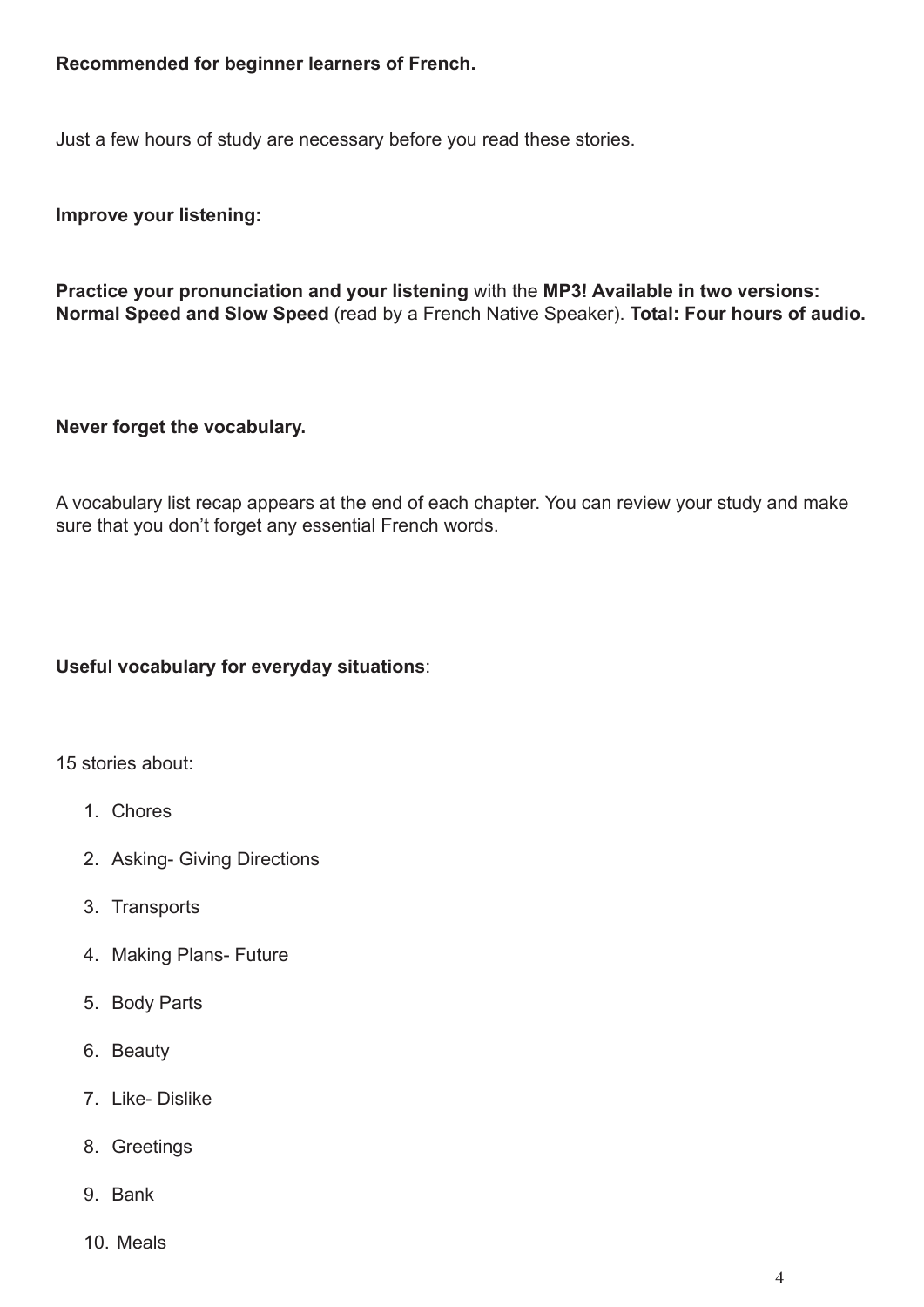11. Police

12.Hobbies

13.Car

- 14.Art and Disabilities
- 15.Quantity and Comparison

### **Technical detail:**

• 1,500 French words and expressions translated to English

• 

- • Free audio (total of 4 hours)
- • Total length of the 15 stories: 15,000 words (equivalent to a 60-page book)

**Download this e-book and start brushing up on your French today!**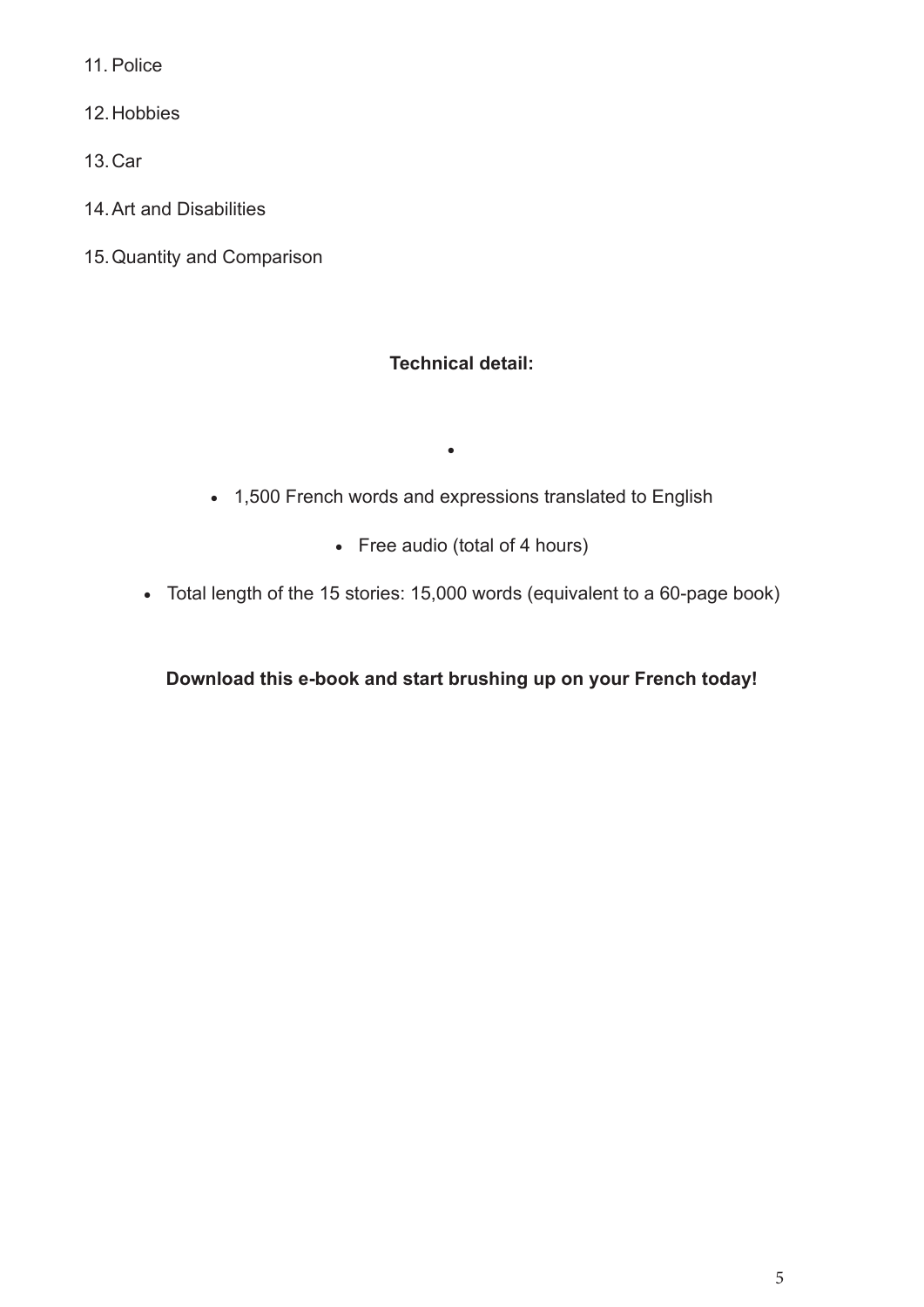# **Contents**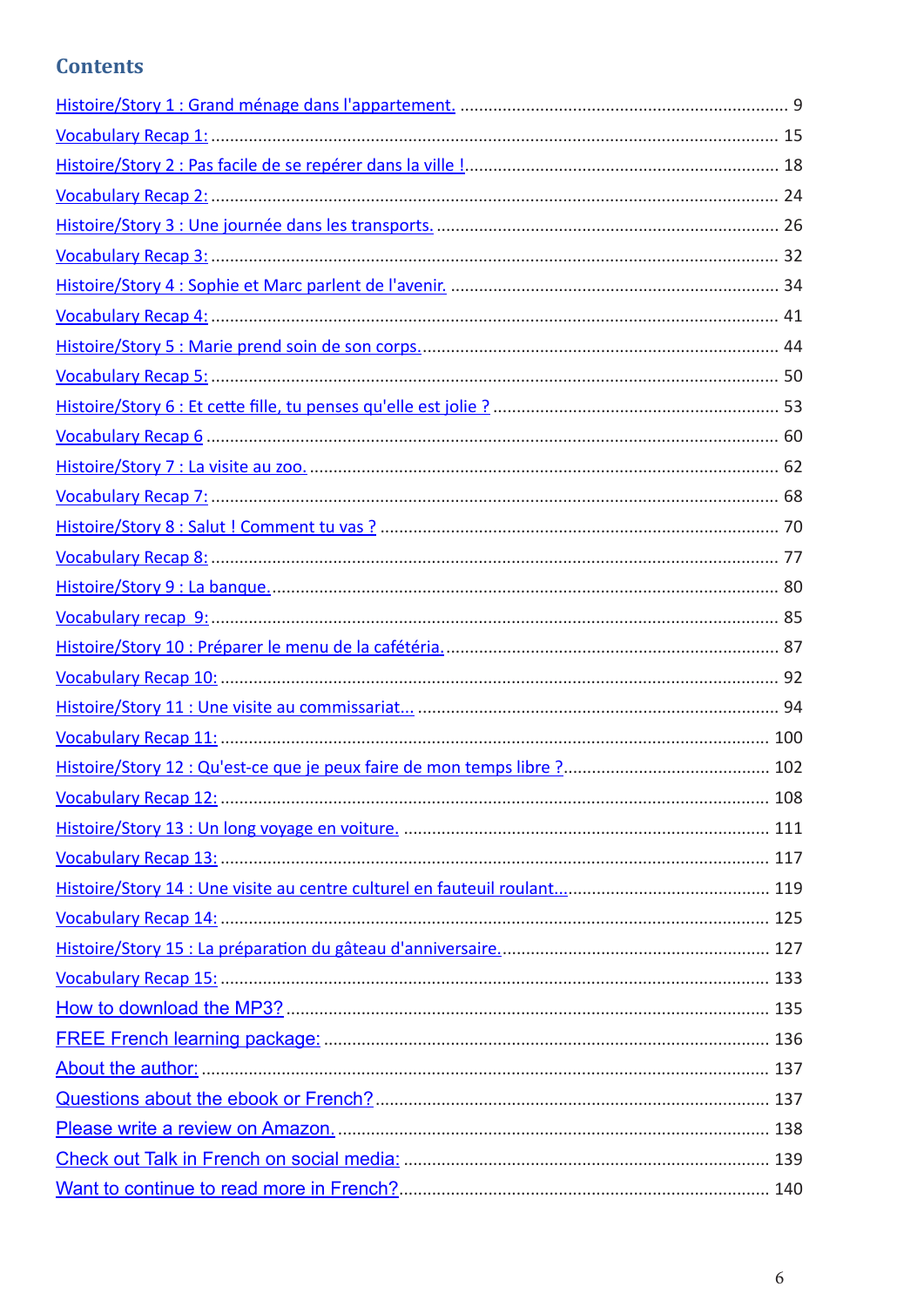## **Histoire/Story 1 : Grand ménage dans l'appartement.**

Nadine, Louis et Théo sont **étudiants**. Ils vont tous dans la même université. Nadine **étudie** la sociologie, Louis l'économie et Théo étudie l'histoire. Théo est **le plus jeune** des trois étudiants : il a vingt ans et est en deuxième année. Nadine et Louis sont plus âgés : la jeune femme est en troisième année de Licence et Louis **commence** son Master. Ces trois jeunes se connaissent depuis un an et ils **vivent en colocation**.

| <b>Étudiants</b>    | students     |
|---------------------|--------------|
| étudier             | to study     |
| le plus jeune       | the youngest |
| commencer           | to begin     |
| vivre en colocation | to flatshare |

Nadine, Louis et Théo sont amis. Ils **partagent** un grand appartement en centre-ville. Leur logement est **agréable** et il est situé à seulement quinze minutes à pieds de l'université. Ils pensent tous que cela est très **pratique**, surtout pour ne pas **être en retard** à leurs cours !

Dans l'appartement, ils ont chacun **leurs propres chambres**. Il y a aussi un **salon**, qui sert de **salle à manger**, et une petite **cuisine**.

| Partager               | to share           |
|------------------------|--------------------|
| agréable               | pleasant           |
| pratique               | convenient         |
| être en retard         | to be late         |
| leurs propres chambres | their own bedrooms |
| salon                  | living room        |
| salle à manger         | dining room        |
| cuisine                | kitchen            |

L'appartement est **lumineux** car il y a beaucoup de **fenêtres** et elles sont orientées vers le sud. L'été, les trois jeunes gens profitent souvent du soleil sur leur petit **balcon**. Nadine met **des plantes vertes** sur le balcon et Théo sort souvent des **chaises**. En bas de l'immeuble, il y a un petit **jardin**. Le jardin est partagé avec les autres habitants de **l'immeuble**. Chacun leur tour, les locataires doivent **tondre la pelouse** et couper les fleurs.

| bright /luminous        |
|-------------------------|
| windows                 |
| balcony                 |
| (green) plants          |
| chairs                  |
| garden                  |
| building/block of flats |
| to mow the lawn         |
|                         |
|                         |